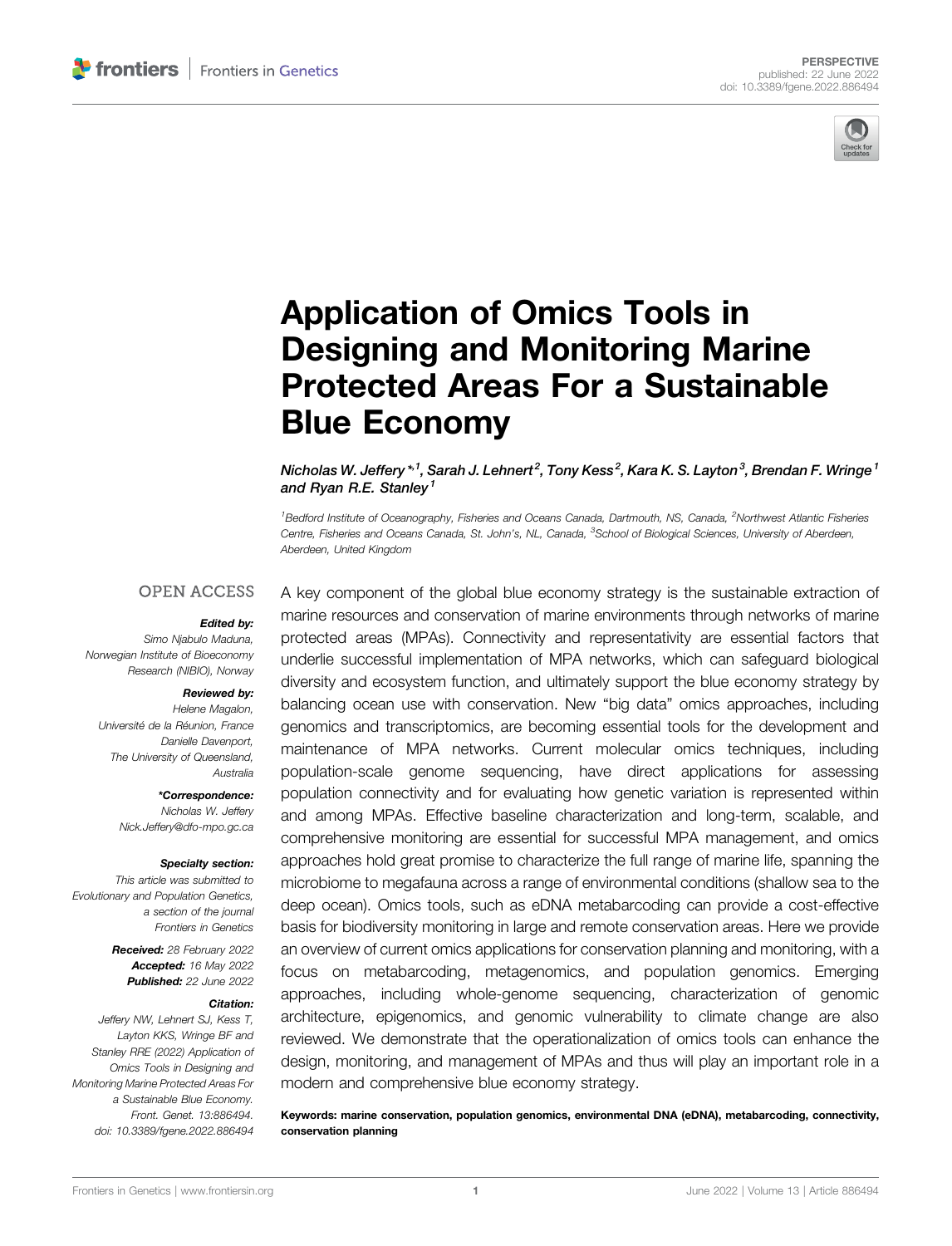## INTRODUCTION

The global "blue economy" strategy (BES) centers on the longterm sustainable use of ocean resources to promote economic benefits while also preserving ocean ecosystems [\(Smith-Godfrey](#page-9-0) [2016](#page-9-0)). This emerging approach integrates the conservation of ecosystem services, including economic activities, tourism, transportation, fishing, and resource extraction, with marine spatial planning and conservation to sustain the health of wild populations and marine ecosystems [\(Bennett et al., 2019\)](#page-7-0). The application of the BES has been gaining momentum as has the supporting research ([Figure 1](#page-1-0)). Marine protected areas (MPAs) are centered in the global effort to safeguard biological diversity and thus are integral to the BES [\(Gaines et al., 2010;](#page-8-0) [Agardy et al.,](#page-7-1) [2011](#page-7-1)). The pace of MPA establishment is increasing globally, catalyzed by international agreements and conservation targets (e.g., Aichi Target 11, the "30by30" target initiative; [Global Ocean](#page-8-1) [Alliance 2022\)](#page-8-1). As of 2022, nearly 8% of the global ocean falls under some form of spatial-based marine biodiversity conservation measure ([UNEP-WCMC and IUCN 2022\)](#page-9-1) with the expansion expected to continue.

Marine protected areas represent a spatial tool for the conservation of biodiversity, and fit into a broader approach for ecosystem-based management and spatial planning ([Halpern](#page-8-2) [et al., 2010\)](#page-8-2). MPAs can contribute to the blue economy by protecting unique or vulnerable populations (e.g., [Morris and](#page-9-2)

[Green, 2014](#page-9-2)) from anthropogenic impacts such as overharvesting [\(Morris et al., 2014;](#page-9-3) [Sinclair-Waters et al., 2018b\)](#page-9-4), by supplementing fisheries management (e.g., [Gaines et al., 2010\)](#page-8-0), and/or by enhancing "blue" carbon sequestration ([Macreadie](#page-8-3) [et al., 2021](#page-8-3)). When established as a functioning, connected network, MPAs can help to conserve important ecosystem functions and enhance population productivity beyond their legislated boundaries [\(Harmelin-Vivien et al., 2008](#page-8-4); [Grorud-](#page-8-5)[Colvert et al., 2014;](#page-8-5) [Di Lorenzo et al., 2020\)](#page-8-6). Healthy marine ecosystems can also provide the indirect benefit of helping to mitigate impacts of climate change by protecting against other stressors and providing habitat refugia (e.g., [Tittensor et al., 2019;](#page-9-5) [Bryndum-Buchholz et al., 2022\)](#page-8-7). The rapid global expansion in the global coverage of MPAs, which increasingly are being applied at a large spatial scale and in remote locations (e.g., [Wilhelm et al., 2014\)](#page-9-6), necessitates new, scalable technologies. Emerging omics approaches are uniquely suited to address this problem and help inform the design, monitoring, and successful implementation of MPAs; however, the incorporation of these approaches into MPA research is still in its infancy ([Figure 1](#page-1-0)). Omics approaches are generally described as high-throughput technologies to holistically sequence or quantify DNA, RNA, proteins, metabolites, and other molecules, and include (meta) genomics, (meta)transcriptomics, epigenomics, lipidomics, metabolomics, and proteomics, among others (sensu [Samuel](#page-9-7) [et al., 2021](#page-9-7)).

<span id="page-1-0"></span>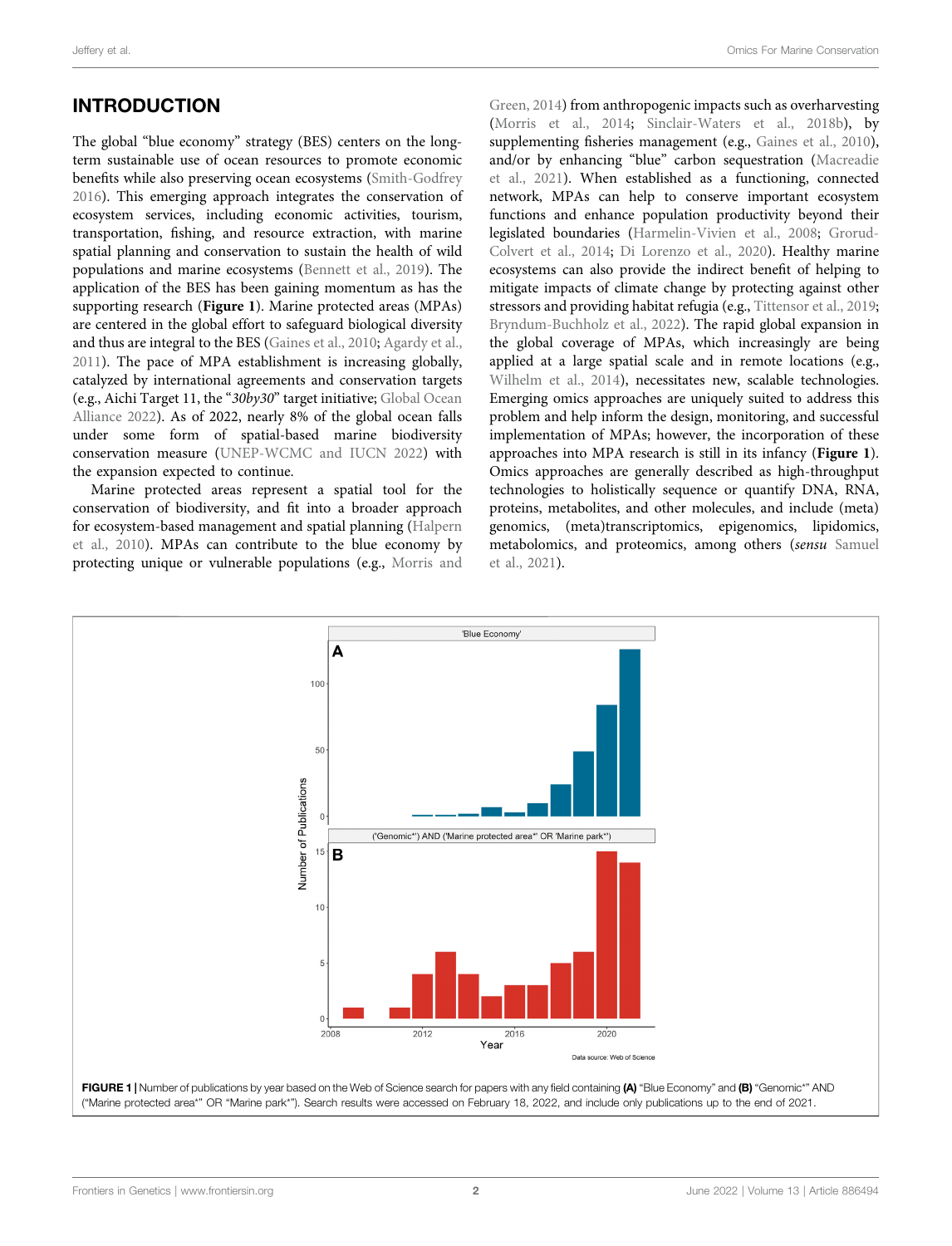Here, we provide an overview of molecular omics approaches, focusing on genomics, transcriptomics, and environmental DNA (eDNA) metabarcoding, and emphasize how development and application of such methods can address key needs for the successful design and management of MPAs to support the goals of a blue economy. We demonstrate how omics tools can be used to characterize genetic diversity, evaluate functional connectivity, identify adaptive variation and environmental association, and to predict population-level responses to climate change. These tools can reveal fine-scale evolutionary processes required for conservation planning that were previously either not considered or not detectable [\(Xuereb](#page-9-8) [et al., 2019](#page-9-8)). We also explore how metagenomics and eDNA metabarcoding are powerful approaches for baseline characterization of eukaryotic and microbial diversity, helping to inform ecological status and the long-term management of protected areas. We focus our perspective through the application of conservation areas within a BES. While other omics approaches (e.g., metabolomics) have applications for BES, they were outside the scope of this review.

### Applications of Omics for Marine Protected Area Planning

Representativity and connectivity are core design principles when establishing MPA networks to ensure that the protection is equitably distributed through space. Genomic approaches, such as reduced representation genome sequencing (e.g., restriction site–associated DNA sequencing, RAD-seq; [Davey](#page-8-8) [and Blaxter, 2010](#page-8-8)), pooled sequencing (PoolSeq; [Schlötterer](#page-9-9) [et al., 2014](#page-9-9)), and low-coverage whole-genome resequencing (lcWGS; [Lou et al., 2021\)](#page-8-9), have considerably advanced our understanding of genetic diversity and population connectivity in non-model species over the last decade. Characterizing genome-wide variation through genomic sequencing has revealed cryptic intraspecific population structure where panmixia has otherwise been assumed, informing both representativity and connectivity for conservation network design (e.g., [Barney et al., 2017](#page-7-2); [Van Wyngaarden et al., 2017](#page-9-10)).

MPA networks that consider connectivity and gene flow in their design will be better positioned to conserve diversity and adaptive variation within species [\(von der Heyden 2009\)](#page-9-11), while also protecting genetically distinct populations [\(Andrello et al.,](#page-7-3) [2022](#page-7-3)). Explicit consideration of genetically unique or diverse populations can help maintain diversity, and may allow for potential genetic rescue or the re-establishment of populations following extirpation [\(Xuereb et al., 2019](#page-9-8)), thus increasing resilience via the conservation of biocomplexity ([Mendez](#page-9-12) [et al., 2014\)](#page-9-12). Movement of individuals between protected areas can occur through active migration or passive dispersal (e.g., [Roberts et al., 2021](#page-9-13)), in some cases resulting in gene flow, as well as contributing to productivity and recruitment to adjacent fished stocks (e.g., [Huserbråten et al., 2013](#page-8-10)). Genomic tools can provide empirical evidence of connectivity, which is difficult to quantify with conventional monitoring approaches for many taxa ([Balbar](#page-7-4) [et al., 2020](#page-7-4)). For example, genetic studies assessing kinship in Australasian snapper (Chrysophrys auratus) revealed that

reproductive productivity within an MPA disproportionately contributed to recruitment in surrounding areas (Le Port et al., 2017). In other cases, genetic methods have revealed evidence of selection for limited dispersal, which correspondingly drove fine-scale genetic structure associated with the MPA protective measures [\(Sanford et al., 2006;](#page-9-14) [Baskett and Barnett, 2015](#page-7-5)).

Often, fine-scale population differentiation identified in marine species is driven by adaptation to gradients in physical and chemical ocean conditions (e.g., [Stanley et al., 2018](#page-9-15)). Recent genomic studies have revealed molecular underpinnings of local adaptation to the environment (e.g., temperature, salinity, and oceanography). Adaptive traits may be underlain by genetic architectures ranging from many small-effect loci ([Bay R. A.](#page-7-6) [et al., 2017\)](#page-7-6) to single large-effect genes ([Barson et al., 2015;](#page-7-7) [Prince](#page-9-16) [et al., 2017](#page-9-16)). The genetic architecture underlying local adaptation is predicted to affect how species respond to both current conditions and future change, making quantification of adaptive variation essential information for building resiliency into conservation planning [\(Bay R. A. et al., 2017](#page-7-6); [Lowen et al.,](#page-8-11) [2019](#page-8-11); [Oomen et al., 2020;](#page-9-17) [Layton and Bradbury 2022](#page-8-12)). Genomic data can also reveal other types of variation in the genome that play key roles in adaptation and population structure and persistence; this variation could inform conservation design and be used for monitoring. For example, [Catanach et al.](#page-8-13) [\(2019\)](#page-8-13) demonstrated that structural variants in the Australasian snapper genome outnumbered the SNP associated variation based on total bases affected. Structural variation such as large chromosomal inversions ([Kess et al., 2019](#page-8-14)) and copy number variants (CNVs) [\(Kess et al., 2021](#page-8-15); [Layton et al., 2021\)](#page-8-16) have also been identified in aquatic systems underlying divergent ecotypes and genomic signals of climate adaptation. By identifying and incorporating information on adaptive variation into conservation planning, specific areas can be prioritized to help protect biodiversity and promote long-term persistence of populations under climate change ([Xuereb et al.,](#page-9-18) [2021](#page-9-18)).

Recent genomic studies have also revealed the magnitudes of population decline using measures of genetic diversity such as effective population size  $(N_e)$ , and have uncovered genome-wide differences between declining and stable populations ([Hollenbeck](#page-8-17) [et al., 2016;](#page-8-17) [Lehnert et al., 2019\)](#page-8-18). These types of analyses hold promise to identify species and populations of conservation concern for MPA design. Similarly, metrics of genetic diversity and connectivity, including  $N_e$  and heterozygosity, can be incorporated into conservation planning through network objectives (e.g., [Gajdzik et al., 2021\)](#page-8-19) or planning tools such as Marxan. In coastal Africa, [Phair et al. \(2021\)](#page-9-19) demonstrated that conservation planning based on habitat models alone risked missing important genetic variation in the coastal seagrass (Zostera capensis) leading to design configurations that did not include evolutionarily unique populations and were thus less resilient to environmental change. These results emphasize the value of collecting genetic information a priori. Incorporating population-level stratification into the MPA network design can promote the conservation of genetic diversity and resiliency following the stewardship aspects of the BES.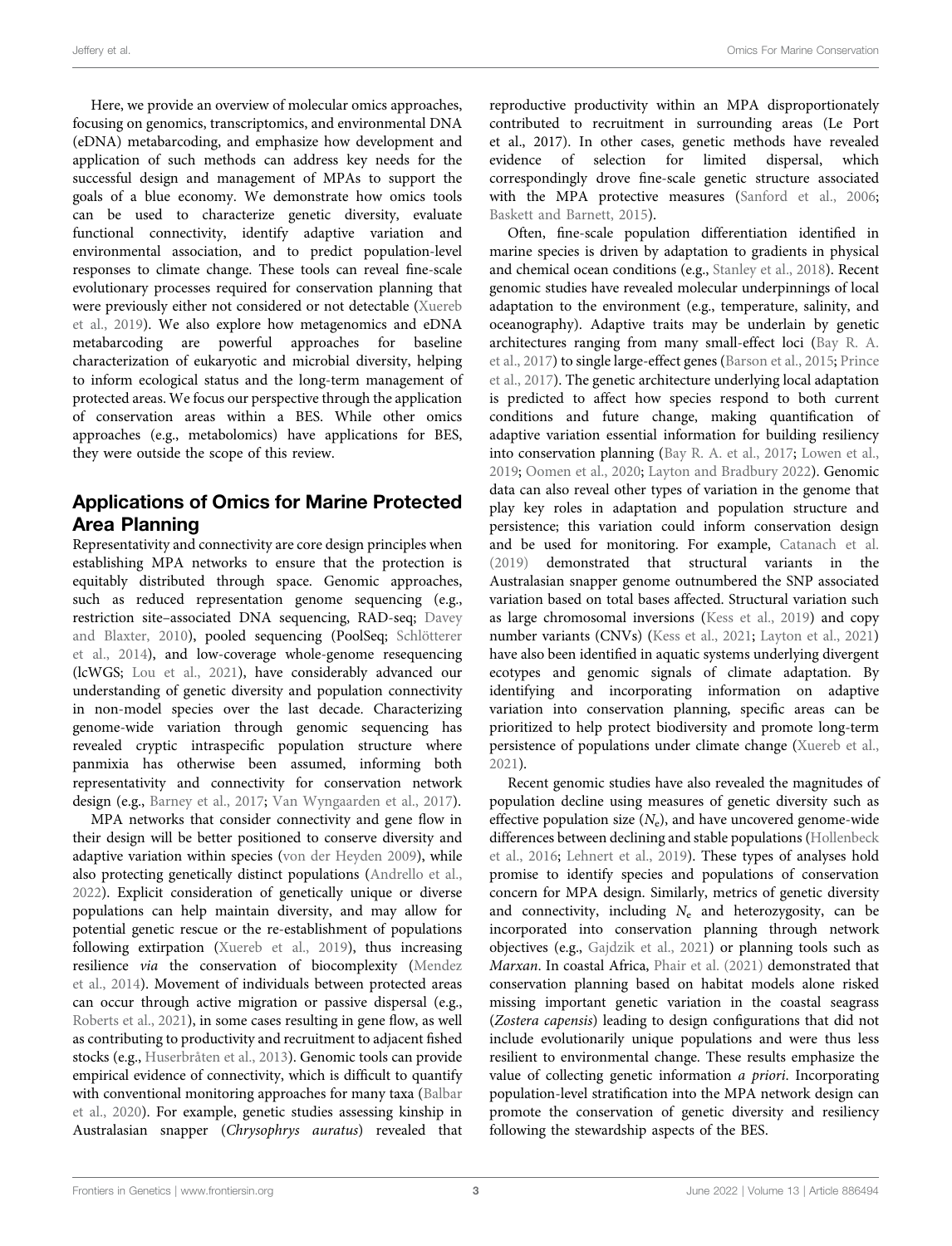While the theoretical applicability of omics tools in the MPA design and monitoring are robust, few real-world examples exist. One example of genomic application to MPA research focuses on the Gilbert Bay MPA in Labrador, Canada. With the collapse and subsequent moratorium of the Atlantic cod (Gadus morhua) came an increased pressure on nearshore cod stocks. A phenotypically and genetically distinct population of inshore cod reside within the Gilbert Bay MPA, which was established to protect this population ([DFO 2010\)](#page-8-20). Though the MPA protected the core habitat, genomic stock identification revealed that these genetically divergent cod were being exploited in adjacent fisheries ([Sinclair-Waters](#page-9-20) [et al., 2018a,](#page-9-20)[b\)](#page-9-4). In this case, genomic data corroborated prior tagging data ([Morris et al., 2014](#page-9-3)) but also revealed the adaptive mechanism (i.e., chromosomal inversions) of divergence between the Gilbert Bay and northern cod ([Sinclair-Waters et al., 2018a](#page-9-20)). In the long-term, the ability to genetically assign catch in fisheries outside the MPA will provide an important and robust basis for MPA management. Another study conducted on the California sea cucumber (Parastichopus californicus) used genomic data to identify priority areas for MPAs ([Xuereb et al., 2021\)](#page-9-18). The study found that focal areas for conservation differed among genomic metrics (i.e., diversity vs adaptive variation), highlighting the need to match the genetic metrics with the conservation objectives when evaluating design decisions. In each example, the application of genomic approaches revealed novel information about the conservation priorities that were directly applicable to design and monitoring.

## Applications of Omics for Marine Protected Area Monitoring

Spatial conservation tools like MPAs help to regulate anthropogenic impacts on populations, and these impacts can be monitored using molecular omics approaches. Shortterm human impacts, including overfishing, aquaculture escape events, and pollution, have produced measurable differences in adaptive variation among populations ([Wringe et al., 2018](#page-9-21); [Therkildsen et al., 2019](#page-9-22); [Phair et al.,](#page-9-23) [2020\)](#page-9-23), demonstrating that omics have utility in quantifying anthropogenic impacts within and outside of MPAs. Transcriptomic methods (i.e., RNA-sequencing) can identify differences in gene expression among individuals, including variation in the transcript level and splicing, and can be used to identify mechanisms of rapid adaptation ([Jacobs and Elmer, 2021\)](#page-8-21). For example, [Baratti et al.](#page-7-8) [\(2022\)](#page-7-8) demonstrated higher concentrations of contaminants in marbled crab (Pachygrapsus marmoratus) from a polluted port compared to those in an adjacent MPA, and RNA-sequencing supported corresponding differences in the expression of stress-related genes supporting the conservation efficacy of the MPA. Epigenetic changes, such as DNA methylation, can provide another heritable means by which organisms may alter their phenotype and rapidly respond to environmental or anthropogenic stressors without changes to their underlying DNA sequence

Jeffery et al. Omics For Marine Conservation

([Anastasiadi et al., 2021](#page-7-9)). As technologies evolve to accurately characterize genomic variation associated with phenotype, greater capacity to quantify and mitigate impacts of stressors, predict population responses, and ultimately conserve genetic biodiversity will improve.

A growing area of omics application and research is eDNA metabarcoding, which has revolutionized biomonitoring in aquatic ecosystems through detection of invasive and/or rare species ([Weltz et al., 2017;](#page-9-24) [Matejusova et al., 2021\)](#page-9-25) and the characterization of community-level biodiversity ([Bani et al.,](#page-7-10) [2020](#page-7-10); [Djurhuus et al., 2020](#page-8-22)). This method involves the collection of extracellular DNA from aquatic samples and is often more taxonomically and monetarily efficient than traditional monitoring approaches ([Fediajevaite et al., 2021;](#page-8-23) [He et al., 2022\)](#page-8-24). eDNA collection is minimally invasive and can be implemented in various environments and conditions, and thus represents a useful tool for MPA monitoring ([Sawaya et al., 2019](#page-9-26); [Gold et al., 2021](#page-8-25)). Globally, MPAs cover millions of square kilometers, and scalable, costeffective tools such as metabarcoding represent a tractable efficient solution for monitoring at large spatial extents and in remote areas. Traditional survey-based methods (e.g., trawling) are time-intensive and often limited by depth or topography, whereas eDNA sampling, while not without its own biases, is relatively simple, cost-effective, can be scaled across large MPAs ([Gold et al., 2021\)](#page-8-25), and provides a standardized biomonitoring platform deployable across ecosystem types (e.g., coastal to remote deep ocean).

New eDNA studies are developing PCR-free methods that employ direct sequencing of genomic DNA through shotgun metagenomic sequencing or "genome skimming" ([Cowart](#page-8-26) [et al., 2018](#page-8-26)), which can provide a more accurate measure of species abundance and prevent amplification biases ([Peel](#page-9-27) [et al., 2019](#page-9-27)). In addition, it is now common practice to sequence DNA directly in the field, using long-read Nanopore sequencing which can generate full-length gene or genome sequences to improve taxonomic resolution (Baloğ[lu et al., 2021\)](#page-7-11). For reliable identifications, comprehensive and well-curated reference databases are critical; while such databases are publicly available and growing, many remain incomplete and can be difficult to curate ([Weigand et al., 2019\)](#page-9-28). In light of this, new bioinformatic approaches make use of reference-free identification algorithms, employing density-based clustering to detect both known and unknown species (Baloğ[lu et al., 2021\)](#page-7-11). Exploration of the use of automated eDNA collection and processing systems, either mounted statically in key areas, or onboard automated vehicles is underway, providing a platform for real-time, continuous monitoring (e.g., [Hansen et al., 2020\)](#page-8-27). The use of marine invertebrates as natural eDNA samplers has also gained recent attention (e.g., sponges, [Mariani et al., 2019](#page-8-28)). Though more work remains to test the applicability of eDNA as a surrogate for long-term monitoring approaches ([Antich et al., 2021;](#page-7-12) [Gold et al., 2021;](#page-8-25) [He et al., 2022\)](#page-8-24), it shows promise to be an adaptable technology for biomonitoring, which can inform management, detect species distribution shifts under climate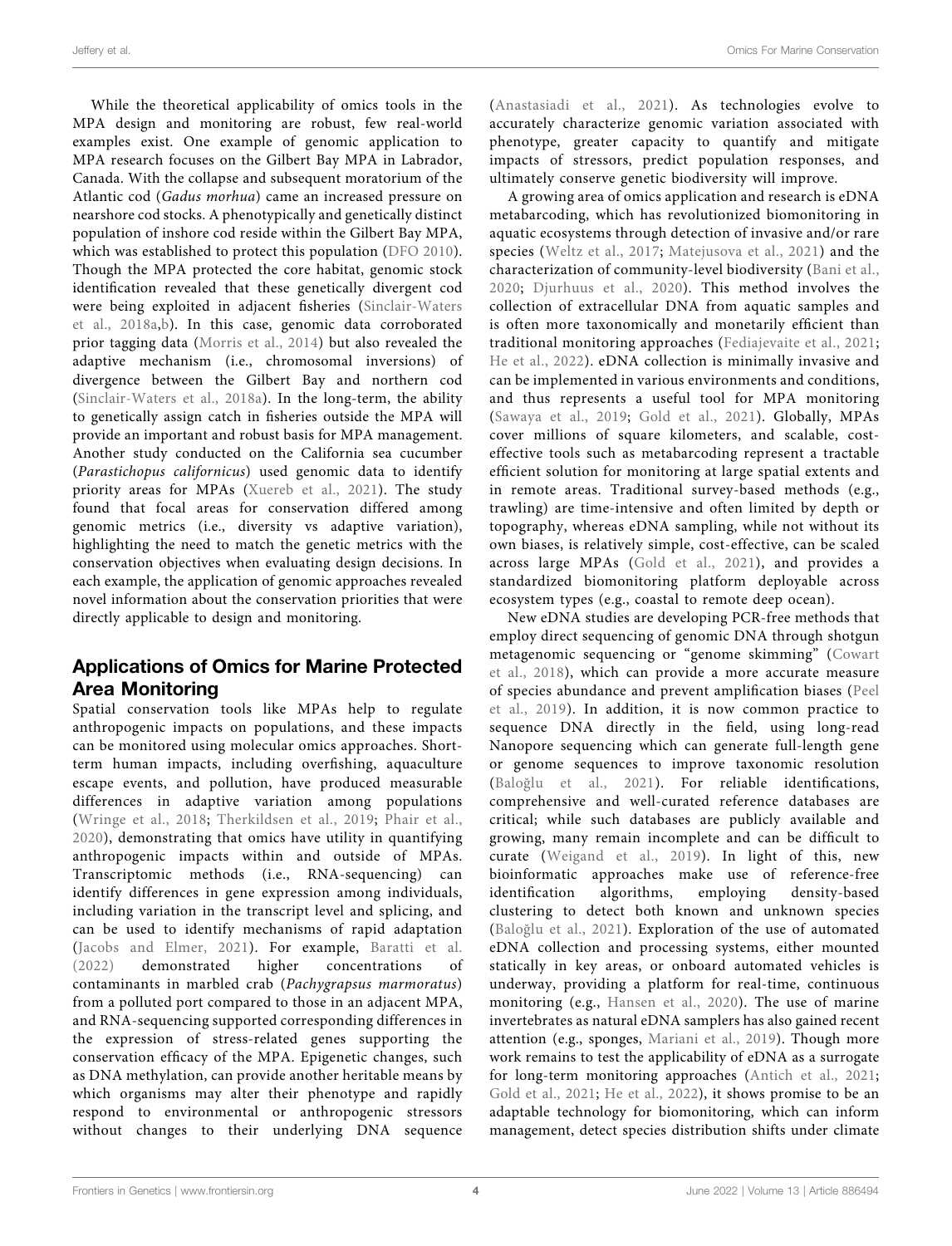<span id="page-4-0"></span>TABLE 1 | Examples of molecular omics tools and their applications in various stages of MPA design and management, including baseline data acquisition, network design to incorporate genetic diversity and connectivity, and monitoring MPAs. Recommendations for which methods or tools to use are provided, with example references. We note that this does not represent an exhaustive list of methods and applications, but can be used to guide the process of MPA design and implementation.

| Recommendation                                                                                                                                       | Omics approach                                                                                                                                                                                                                                                            | Data type                                                                                                                                                                                                                                                                                       | <b>Examples of application</b><br>(with references)                                                                                                                                                                                                                                                                                                                                                                                                                                                                                                                                                                                                                                      |
|------------------------------------------------------------------------------------------------------------------------------------------------------|---------------------------------------------------------------------------------------------------------------------------------------------------------------------------------------------------------------------------------------------------------------------------|-------------------------------------------------------------------------------------------------------------------------------------------------------------------------------------------------------------------------------------------------------------------------------------------------|------------------------------------------------------------------------------------------------------------------------------------------------------------------------------------------------------------------------------------------------------------------------------------------------------------------------------------------------------------------------------------------------------------------------------------------------------------------------------------------------------------------------------------------------------------------------------------------------------------------------------------------------------------------------------------------|
| Initial MPA design and planning                                                                                                                      |                                                                                                                                                                                                                                                                           |                                                                                                                                                                                                                                                                                                 |                                                                                                                                                                                                                                                                                                                                                                                                                                                                                                                                                                                                                                                                                          |
| Measure connectivity, gene flow, and<br>population structure to identify unique<br>populations and specific areas or<br>populations for conservation | Quantify genetic divergence among<br>populations (e.g., $F_{ST}$ ), connectivity, and<br>effective gene flow                                                                                                                                                              | (Multi-species) Genomic data* sampled<br>from multiple geographic regions or<br>populations                                                                                                                                                                                                     | Characterization of population structure<br>and estimates of dispersal and<br>connectivity in sea scallop using RAD-<br>sequencing (Van Wyngaarden et al.,<br>2017)<br>Identification of high connectivity among<br>Australian and New Zealand School<br>sharks based on genome-wide neutral<br>SNPs (Devloo-Delva et al., 2019)                                                                                                                                                                                                                                                                                                                                                         |
| Identify barriers to gene flow or<br>connectivity corridors to incorporate into<br>network design.                                                   | Clustering and characterizing<br>population structure and admixture<br>(e.g., STRUCTURE, ADMIXTURE, PCA,<br>and DAPC)                                                                                                                                                     | Genomic data and metadata, including<br>geography and environmental data can<br>help explain identified population<br>structure                                                                                                                                                                 | Identification of a reproductively isolated<br>cod population within an MPA based on<br>neutral genomic divergence, using F <sub>ST</sub><br>and clustering methods (DAPC and<br>STRUCTURE) on data from an SNP array<br>(Sinclair-Waters et al., 2018b)<br>Identification of cryptic diversity and<br>admixture in neon goby in a Belizean<br>marine reserve network using double-<br>digest RAD-seq (ddRAD) (D'Aloia et al.,<br>2017)                                                                                                                                                                                                                                                  |
| Quantify genetic diversity within areas/<br>populations                                                                                              | Estimate effective population size, $(N_e)$<br>using linkage disequilibrium, and/or<br>coalescent modeling<br>Calculate heterozygosity, inbreeding<br>coefficients, and allelic richness                                                                                  | Genome-wide data* sampled from<br>populations and areas of interest                                                                                                                                                                                                                             | Estimates of ancient and contemporary<br>$N_e$ using SNPs of the Grey reef shark<br>show population size increases that<br>coincide with range expansions in the<br>Coral Triangle (Walsh et al., 2022)<br>Genome-wide sequenced microsatellites<br>reveal self-seeding and low dispersal<br>among corals in marine reserves in Palau<br>(Cros et al., 2017)                                                                                                                                                                                                                                                                                                                             |
| Identify adaptive genetic variation within<br>and among populations                                                                                  | Genome-wide association studies<br>(GWAS)<br>Genome-environment<br>associations (GEA)<br>Transcriptomics and gene-expression<br>(in conjunction with other omics such as<br>proteomics/metabolomics)                                                                      | Genomic data* in combination with<br>phenotype data (e.g., body size,<br>migratory ability, and color morphs), or<br>environmental data (e.g., sea surface<br>temperature and salinity)<br>RNA-sequencing data from populations<br>of interest (e.g., in stressed and pristine<br>environments) | Identification of loci underpinning traits of<br>conservation interest, such as migration<br>ecotypes in cod (Sinclair-Waters et al.,<br>2018b; Kess et al., 2019) and age-at-<br>maturity in salmon (Barson et al., 2015)<br>Identification of loci associated with<br>environment, including loci associated<br>with temperature adaptation using<br>genomic data (Jeffery et al., 2018;<br>Stanley et al., 2018) or transcriptomic<br>data (Bay and Palumbi 2014)<br>Characterization of structural variation<br>(such as copy number variation and<br>chromosomal rearrangement) revealed<br>underpinnings of local adaptation to<br>temperature in lobster (Dorant et al.,<br>2019) |
| Collect baseline data on species richness<br>and biodiversity for fish, invertebrates,<br>macrophytes, microbes, and other taxa of<br>interest       | Metabarcoding of environmental DNA<br>(eDNA) collected from sediment or<br>water samples across a region of<br>interest for cataloguing baseline<br>diversity. Benthic and surface water<br>samples with ≥3 replicates are<br>recommended to capture greater<br>diversity | eDNA sequences (long and/or short<br>reads)<br>Voucher specimens of species for<br>inclusion in reference databases<br>Environmental covariates, such as water<br>temperature, pH, and salinity                                                                                                 | West et al. (2020) developed a multi-<br>marker baseline catalog of marine fishes<br>and invertebrates for a coral reef atoll to<br>aid in ongoing monitoring and<br>management                                                                                                                                                                                                                                                                                                                                                                                                                                                                                                          |

(Continued on following page)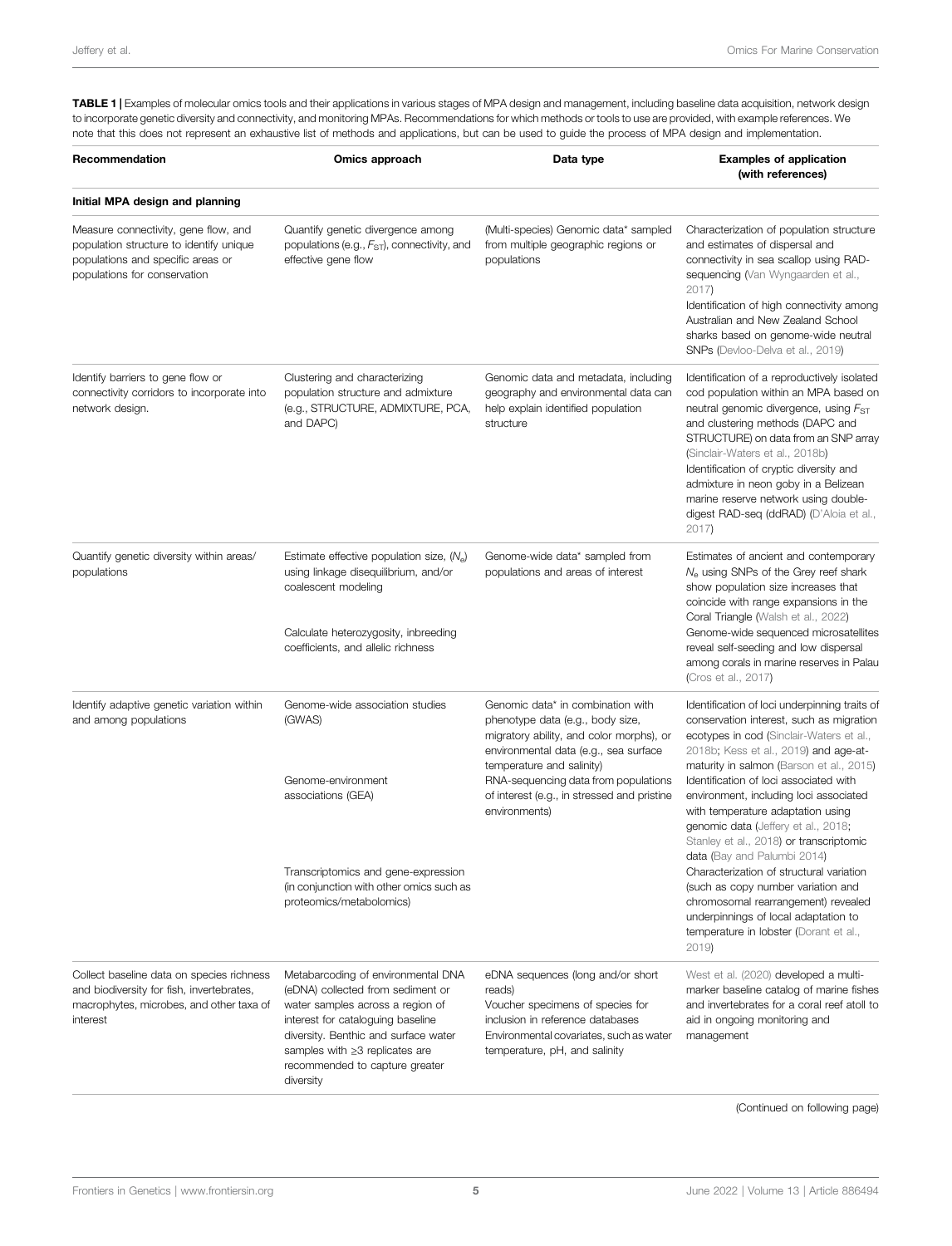TABLE 1 | (Continued) Examples of molecular omics tools and their applications in various stages of MPA design and management, including baseline data acquisition, network design to incorporate genetic diversity and connectivity, and monitoring MPAs. Recommendations for which methods or tools to use are provided, with example references. We note that this does not represent an exhaustive list of methods and applications, but can be used to guide the process of MPA design and implementation.

| Recommendation                                                                                                                  | Omics approach                                                                                                                                                                                                                                                                                                 | Data type                                                                                                                                                                                                                                                                     | <b>Examples of application</b><br>(with references)                                                                                                                                                                                                                                                                                                                                                                                                                                                                                                                                                                                                                                                                               |  |  |  |
|---------------------------------------------------------------------------------------------------------------------------------|----------------------------------------------------------------------------------------------------------------------------------------------------------------------------------------------------------------------------------------------------------------------------------------------------------------|-------------------------------------------------------------------------------------------------------------------------------------------------------------------------------------------------------------------------------------------------------------------------------|-----------------------------------------------------------------------------------------------------------------------------------------------------------------------------------------------------------------------------------------------------------------------------------------------------------------------------------------------------------------------------------------------------------------------------------------------------------------------------------------------------------------------------------------------------------------------------------------------------------------------------------------------------------------------------------------------------------------------------------|--|--|--|
| MPA conservation objective monitoring and management                                                                            |                                                                                                                                                                                                                                                                                                                |                                                                                                                                                                                                                                                                               |                                                                                                                                                                                                                                                                                                                                                                                                                                                                                                                                                                                                                                                                                                                                   |  |  |  |
| Identify fishing pressure on species within<br>and outside MPA boundaries                                                       | Genetic stock identification (GSI) to<br>quantify dispersal and region of origin in<br>migratory species                                                                                                                                                                                                       | Genomic data* or targeted genomic<br>panels: GT-sequencing, Fluidigm assay,<br>Sequenced genome-wide<br>microsatellites from source, and sink<br>populations<br>Adequate sampling of adults and<br>juveniles may be a limiting step for GSI<br>and parentage/sibship analyses | Evidence of harvest of protected cod<br>population outside of MPA boundaries<br>(Sinclair-Waters et al., 2018a)                                                                                                                                                                                                                                                                                                                                                                                                                                                                                                                                                                                                                   |  |  |  |
|                                                                                                                                 | Parentage and sibship analyses to<br>investigate dispersal and source/sink<br>dynamics<br>Genetics can be integrated with<br>biophysical and habitat models for<br>increased confidence in models                                                                                                              |                                                                                                                                                                                                                                                                               | Assignment of neon goby to three source<br>populations revealed few long-distance<br>dispersers and low connectivity along the<br>Belize Barrier Reef (D'Aloia et al., 2022)<br>Australasian Snapper (Chrysophrys<br>auratus) within Cape Rodney to Okakari<br>Marine Reserve contributes juveniles to<br>the surrounding area based on parentage<br>assignment using 17 microsatellites (Le<br>Port et al., 2017)                                                                                                                                                                                                                                                                                                                |  |  |  |
| Characterization of aquatic and microbial<br>communities; detection of pathogens<br>(e.g., marine bacteria, viruses, and fungi) | Metagenomics and metabarcoding;<br>monitoring sites can be developed to<br>create time series across seasons/years<br>An example monitoring plan could<br>sample triplicate one-liter samples at<br>select monitoring sites on a seasonal or<br>annual basis to create a time series of<br>monitoring stations | eDNA/eRNA/metagenomic short- and/<br>or long-read sequences (e.g., Illumina or<br>Nanopore); associated environmental<br>metadata                                                                                                                                             | eDNA monitoring Scorpion State Marine<br>Reserve detected 23 more fish species<br>than visual surveys (Gold et al., 2021)<br>Using COI and 18S rRNA sequences,<br>Sawaya et al. (2019) assessed eukaryotic<br>diversity across multiple trophic levels in<br>the Florida Keys National Marine<br>Sanctuary. 18S recovered 785 genera<br>while COI sequences only recovered 115<br>genera, and only 33 genera overlapped<br>between both datasets.<br>Bruce et al. (2012) identified a higher<br>abundance of archaeal, viral, and<br>pathogenic bacterial gene sequences in<br>unprotected reefs, while a higher<br>abundance of prokaryotic genes related<br>to photosynthesis were sequenced from<br>water samples from an MPA. |  |  |  |
| Measure impacts of anthropogenic<br>stressors on species within MPAs                                                            | Changes in allele frequency, gene<br>expression, epigenetic markers, or<br>eRNA markers                                                                                                                                                                                                                        | Genomic data*                                                                                                                                                                                                                                                                 | Genomic signatures of fishery induced<br>selection (i.e., size selective harvest)<br>could be detected using low-coverage<br>whole-genome resequencing (IcWGS)<br>(Therkildsen et al., 2019)                                                                                                                                                                                                                                                                                                                                                                                                                                                                                                                                      |  |  |  |
|                                                                                                                                 |                                                                                                                                                                                                                                                                                                                | Transcriptomics (e.g., RNA-<br>sequencing)                                                                                                                                                                                                                                    | Expression of stress-related genes (via<br>RNA-sequencing) were higher in crab<br>outside MPA's boundaries consistent<br>with higher contaminant levels (Baratti<br>et al., 2022)                                                                                                                                                                                                                                                                                                                                                                                                                                                                                                                                                 |  |  |  |
|                                                                                                                                 |                                                                                                                                                                                                                                                                                                                | Epigenomics (e.g., DNA methylation via<br>whole-genome bisulfite sequencing)<br>eRNA collected from water samples                                                                                                                                                             | eRNA has the potential to provide novel<br>monitoring approaches, including the<br>ability to assess the health status of<br>organisms and communities (Yates et al.,<br>2021)                                                                                                                                                                                                                                                                                                                                                                                                                                                                                                                                                    |  |  |  |
| Quantifying changes in effective<br>population size and intraspecific diversity                                                 | Changes in effective population size<br>(e.g., software program LinkNe)                                                                                                                                                                                                                                        | LinkNe: SNP based genomic data*<br>(>1,000 loci) and linkage map<br>information with adequate sampling of<br>populations (>40 individuals)<br>(Hollenbeck et al., 2016)                                                                                                       | Quantifying temporal trends in<br>contemporary effective population size<br>$(Ne)$ using SNP data in marine species<br>(e.g., Kess et al., 2019; Lehnert et al.,<br>2019                                                                                                                                                                                                                                                                                                                                                                                                                                                                                                                                                          |  |  |  |
|                                                                                                                                 | Close-kin mark recapture (CKMR)                                                                                                                                                                                                                                                                                | CKMR: Sequencing based genotyping<br>(genomic data*) or targeted panel<br>(i.e., sequenced microsatellites) capable                                                                                                                                                           | Estimation of absolute abundance and<br>population trends using close-kin mark<br>recapture (CKMR) using sequencing<br>(Continued on following page)                                                                                                                                                                                                                                                                                                                                                                                                                                                                                                                                                                              |  |  |  |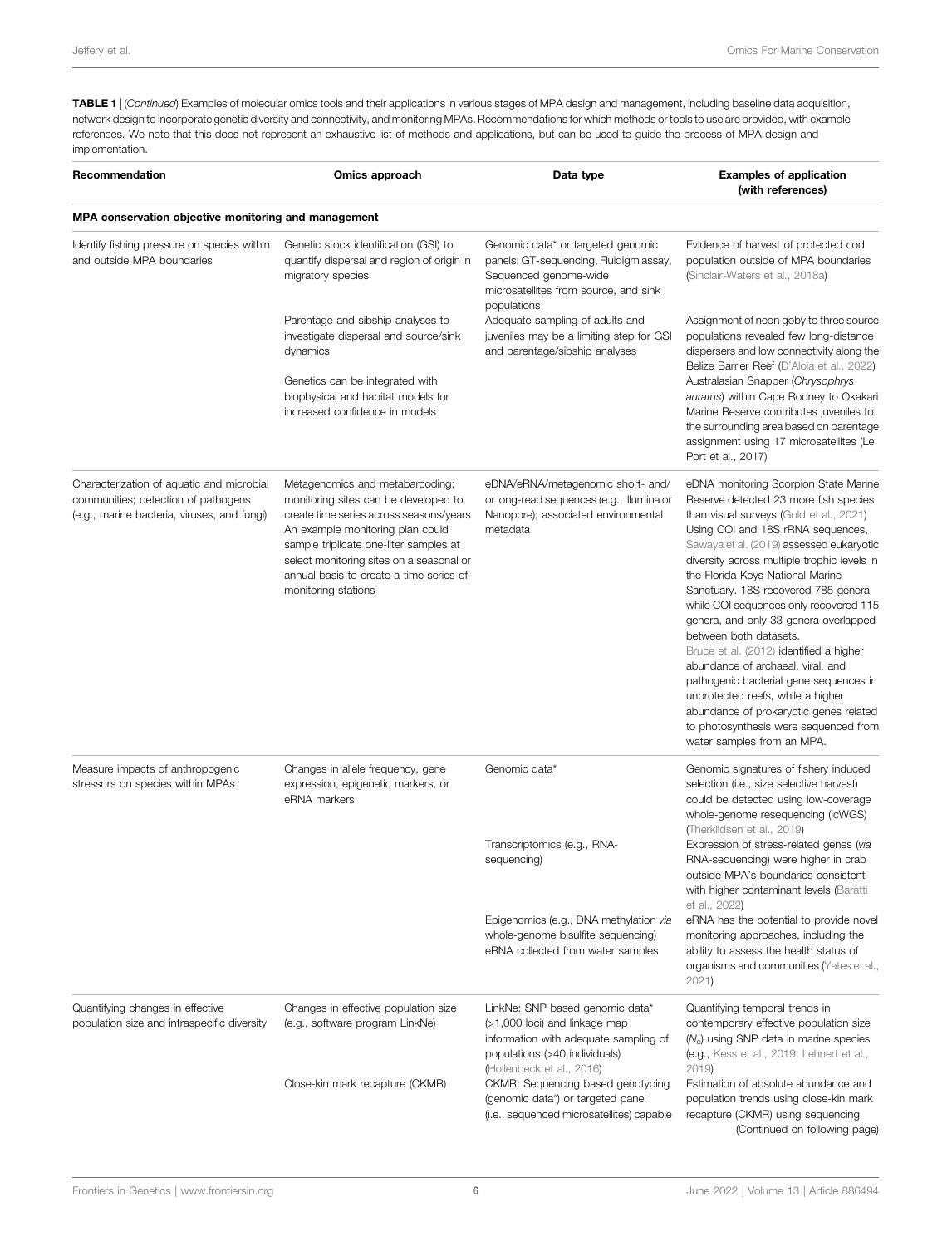TABLE 1 | (Continued) Examples of molecular omics tools and their applications in various stages of MPA design and management, including baseline data acquisition, network design to incorporate genetic diversity and connectivity, and monitoring MPAs. Recommendations for which methods or tools to use are provided, with example references. We note that this does not represent an exhaustive list of methods and applications, but can be used to guide the process of MPA design and implementation.

| Recommendation                                                              | Omics approach                                                                                                                                                                         | Data type                                                                                                                                                                                                                                                                                                                                                                                                                                                     | <b>Examples of application</b><br>(with references)                                                                                                                                                                                                                                                                                                                                                                  |
|-----------------------------------------------------------------------------|----------------------------------------------------------------------------------------------------------------------------------------------------------------------------------------|---------------------------------------------------------------------------------------------------------------------------------------------------------------------------------------------------------------------------------------------------------------------------------------------------------------------------------------------------------------------------------------------------------------------------------------------------------------|----------------------------------------------------------------------------------------------------------------------------------------------------------------------------------------------------------------------------------------------------------------------------------------------------------------------------------------------------------------------------------------------------------------------|
| Forecast population change and<br>vulnerability under future climate change | Identification of loci associated with the<br>current climate and forecasting genetic<br>change required to match future climate<br>(i.e., genetic offset or genomic<br>vulnerability) | of assigning parentage. Sampling<br>should include a large number of adults<br>and juveniles (or multiple age classes)<br>over multiple years to identify parent-<br>offspring pairs. Sample size dependent<br>on species (e.g., highly abundant<br>species require large number of<br>samples; see Bravington et al., 2016)<br>Genomic data* or transcriptomics data<br>(RNA-sequencing), with current and<br>future climate data using predictive<br>models | approaches, including in highly mobile<br>marine fish (e.g., Bravington et al., 2016)<br>Using SNP array data, southern<br>populations of Arctic charr were<br>predicted to be most vulnerable to<br>climate change (Layton et al., 2021)<br>Using transcriptomic based SNP data,<br>simulations revealed the likely extinction<br>of a coral population under severe climate<br>change scenario (Bay et al., 2017b) |

\*Genomic data can include SNPs (often thousands to millions), structural variants (e.g., copy number variation), and sequenced microsatellites derived from methods such as lowcoverage whole-genome sequencing (IcWGS), pooled sequencing at the population level (PoolSeq), restriction site associated DNA sequencing (RAD-seq), SNP arrays, and other methods.

change, and be a core part of the larger effort to sustainably manage marine activities under a BES ([Curry and Ausubel 2021\)](#page-8-36).

### Recommendations for Operationalization and Future Directions

Interest in the blue economy and research involving genomics in MPAs has expanded markedly since 2018 ([Figure 1](#page-1-0)). The proliferation of marine omics studies and the move to openaccess data repositories have the potential to contribute to the planning and monitoring of MPAs and be a key tool in fisheries management for the blue economy. Advances in genome assembly approaches (e.g., chromosome level assemblies using chromatin capture, optical mapping, and long-read sequencing) add to a growing number of high quality reference genomes, through larger initiatives such as the [Vertebrate Genomes Project.](https://vertebrategenomesproject.org/) As the number of resources for species grows, so does the ability to integrate datasets into larger-scale single-species studies [\(Jeffery et al., 2018](#page-8-32)), or multi-species research ([Stanley et al., 2018](#page-9-15); [Gajdzik et al., 2021](#page-8-19)). We recommend the regular incorporation of genomic and other omics data for species of interest (i.e., at the very least, those that are conservation priorities for the network) in the design and ongoing monitoring of marine conservation areas, to understand population structure, connectivity, and species diversity (see [Table 1](#page-4-0) for a list of applications and recommendations).

Multi-species genomic approaches can provide information for understanding interactions between various levels of the ecosystem within an MPA network [\(Andrello et al., 2022\)](#page-7-3). For example, comparative genomic approaches can help prioritize species (or populations) needing protection by identifying those that are most vulnerable to threats ([Zoonomia Consortium 2020\)](#page-9-32) or those with the greatest likelihood of recovery [\(Beichman et al., 2019](#page-7-14)). In contrast to the current genomic approaches relying on single reference genomes,

a pangenomics approach which focuses not only on sequence diversity but also on the structural diversity of genomes would improve the quantification of adaptive diversity and predictions of future changes ([Brockhurst et al., 2019](#page-7-15)).

The non-invasive nature of eDNA metabarcoding sampling makes it an ideal alternative to direct, in some cases destructive, monitoring techniques, and a strong candidate for real-time autonomous sampling (e.g., [Hansen et al., 2020](#page-8-27)). Similarly, metagenomic sequencing of microorganisms provides a tool for monitoring ecological quality [\(Fruehe et al., 2021](#page-8-37)) and ecosystem services within MPAs [\(Curry and Ausubel 2021](#page-8-36)). For example, eDNA of benthic microbial community composition coupled with machine learning approaches has shown promise for improving indices of environmental impacts [\(Fruehe et al., 2021\)](#page-8-37). While metabarcoding is now routinely applied by researchers to answer ecological questions, its uptake by managers and commercial industries is lagging behind ([Curry and Ausubel 2021](#page-8-36)). Yet eDNA has great potential to complement existing biodiversity sampling approaches such as trawling and electrofishing (e.g., [Afzali et al., 2021](#page-7-16); [Gold et al., 2021](#page-8-25); [He et al., 2022](#page-8-24)), and eventually, potentially replace these traditional methods in sensitive habitats often associated with protection by MPAs.

To contribute to real-time monitoring for the blue economy, it has even been proposed that ships could be designed to filter water along their transport routes, potentially covering large geographic areas and making the data readily available to resource managers and the public [\(Curry and Ausubel 2021\)](#page-8-36). The "real-time" inference drawn from eDNA research can be further enhanced using environmental RNA (eRNA), which offers additional power to these eDNA approaches due to the high turnover rate of RNA compared to DNA ([Yates et al.,](#page-9-31) [2021](#page-9-31)). eRNA can enhance spatio-temporal resolution compared to traditional eDNA methods, as it primarily reflects physiologically active organisms that are in close proximity to sampling locations,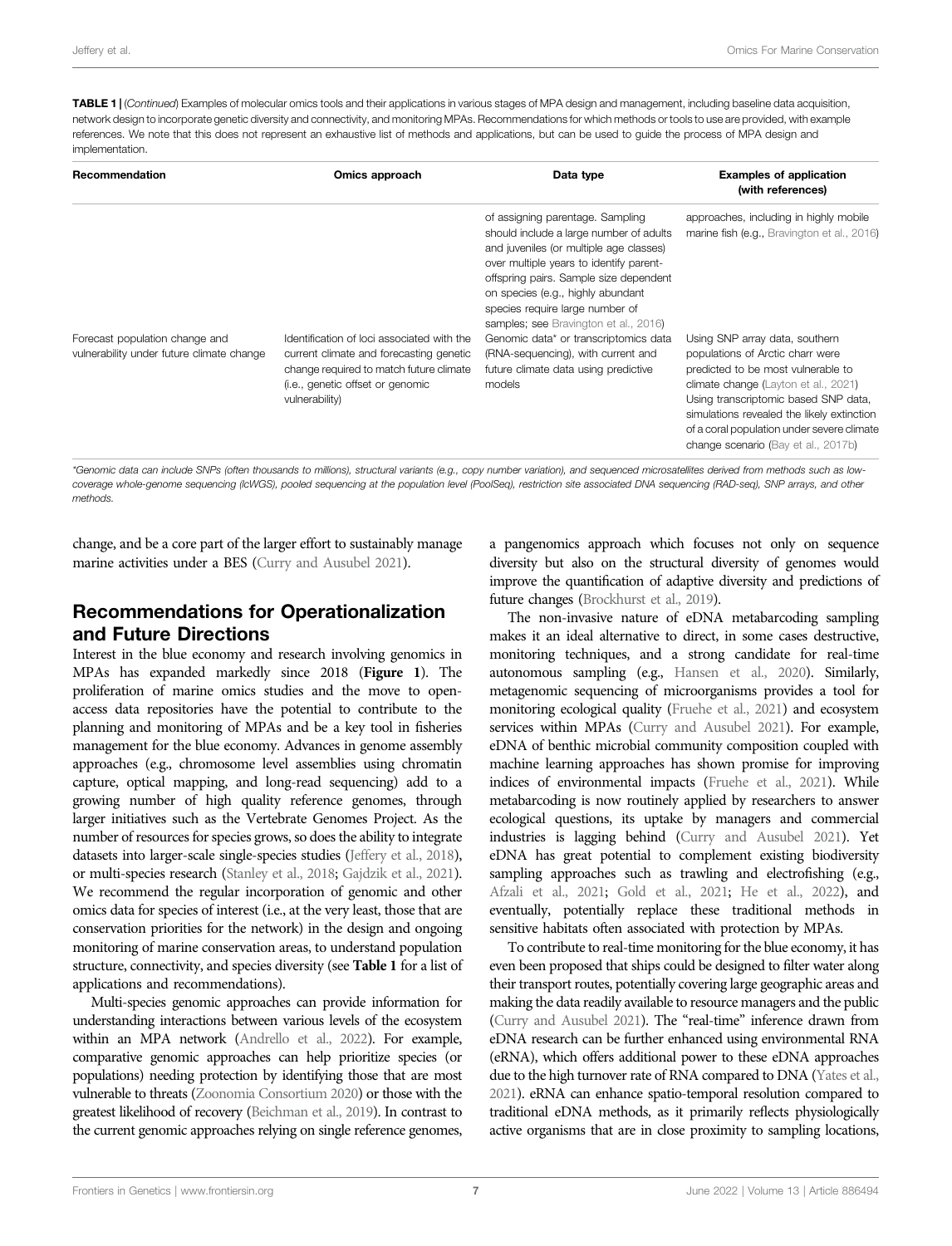and it can provide novel monitoring approaches, such as the ability to assess the health status of organisms and communities within a more focal area [\(Cristescu 2019;](#page-8-38) [Yates et al., 2021](#page-9-31)).

#### **CONCLUSION**

Molecular omics technologies offer significant potential to improve and transform marine conservation planning, and recognition of its importance for monitoring and providing real-time information for the blue economy is quickly taking hold. The ability to use millions of genome-wide markers to delineate populations, assess connectivity, and determine environmental drivers is invaluable when designing networks of MPAs and subsequently managing and monitoring them. While the fields of genomics and eDNA are perpetually evolving, this should not be seen as a reason to refrain from their operationalization now. The data and sequences generated can be incorporated into future or expanded studies, be used as the basis for monitoring programs, or provide historical baselines as we enter an era of unprecedented biodiversity change. The adoption of these techniques toward marine conservation will allow targeted planning of protected areas and effective monitoring of changes in populations from anthropogenic and climate impacts, together enabling targeted and adaptive marine conservation.

### **REFERENCES**

- <span id="page-7-16"></span>Afzali, S. F., Bourdages, H., Laporte, M., Mérot, C., Normandeau, E., Audet, C., et al. (2021). Comparing Environmental Metabarcoding and Trawling Survey of Demersal Fish Communities in the Gulf of St. Lawrence, Canada. Environ. DNA 3, 22–42. doi[:10.1002/edn3.111](https://doi.org/10.1002/edn3.111)
- <span id="page-7-1"></span>Agardy, T., Di Sciara, G. N., and Christie, P. (2011). Mind the Gap: Addressing the Shortcomings of Marine Protected Areas through Large Scale Marine Spatial Planning. Mar. Policy 35, 226–232. doi[:10.1016/j.marpol.2010.10.006](https://doi.org/10.1016/j.marpol.2010.10.006)
- <span id="page-7-9"></span>Anastasiadi, D., Venney, C. J., Bernatchez, L., and Wellenreuther, M. (2021). Epigenetic Inheritance and Reproductive Mode in Plants and Animals. Trends Ecol. Evol. 36, 1124–1140. doi:[10.1016/j.tree.2021.08.006](https://doi.org/10.1016/j.tree.2021.08.006)
- <span id="page-7-3"></span>Andrello, M., D'Aloia, C., Dalongeville, A., Escalante, M. A., Guerrero, J., Perrier, C., et al. (2022). Evolving Spatial Conservation Prioritization with Intraspecific Genetic Data. Trends Ecol. Evol. 37, 553–564. doi[:10.1016/j.](https://doi.org/10.1016/j.tree.2022.03.003) [tree.2022.03.003](https://doi.org/10.1016/j.tree.2022.03.003)
- <span id="page-7-12"></span>Antich, A., Palacín, C., Cebrian, E., Golo, R., Wangensteen, O. S., and Turon, X. (2021). Marine Biomonitoring with eDNA: Can Metabarcoding of Water Samples Cut it as a Tool for Surveying Benthic Communities? Mol. Ecol. 30, 3175–3188. doi[:10.1111/mec.15641](https://doi.org/10.1111/mec.15641)
- <span id="page-7-4"></span>Balbar, A. C., Daigle, R. M., Heaslip, S. G., Jeffery, N. W., Proudfoot, B., Robb, C. K., et al. (2020). Approaches for Assessing and Monitoring Representation, Replication, and Connectivity in Marine Conservation Networks. DFO Can. Sci. Advis. Sec. Res. Doc. 2020. 050. vii + 57 p.
- <span id="page-7-11"></span>Baloğlu, B., Chen, Z., Elbrecht, V., Braukmann, T., MacDonald, S., and Steinke, D. (2021). A Workflow for Accurate Metabarcoding Using Nanopore MinION Sequencing. Methods Ecol. Evol. 12, 794–804. doi[:10.1111/2041-210x.13561](https://doi.org/10.1111/2041-210x.13561)
- <span id="page-7-10"></span>Bani, A., De Brauwer, M., Creer, S., Dumbrell, A. J., Limmon, G., Jompa, J., et al. (2020). Informing Marine Spatial Planning Decisions with Environmental DNA. Adv. Ecol. Res. 62, 375–407. doi[:10.1016/bs.aecr.2020.01.011](https://doi.org/10.1016/bs.aecr.2020.01.011)
- <span id="page-7-8"></span>Baratti, M., Pinosio, S., Gori, M., Biricolti, S., Chini, G., Fratini, S., et al. (2022). Differential Gene Expression and Chemical Patterns of an Intertidal Crab

### DATA AVAILABILITY STATEMENT

The original contributions presented in the study are included in the article/Supplementary Material; further inquiries can be directed to the corresponding author.

### AUTHOR CONTRIBUTIONS

NJ and RS conceived the study. SL compiled the data and created [Figure 1](#page-1-0). All authors wrote, edited, and approved the manuscript.

#### FUNDING

This work was supported by funding provided to the Marine Conservation Targets Program with Fisheries and Oceans Canada.

#### ACKNOWLEDGMENTS

The authors thank Geneviève Faille (DFO Québec) and Kristen Westfall (DFO Pacific) for their helpful review of this article. We also thank the two reviewers for their helpful comments in improving the drafts of this manuscript.

Inhabiting a Polluted Port and an Adjacent Marine Protected Area. Sci. Total Environ. 822, 153463. doi:[10.1016/j.scitotenv.2022.153463](https://doi.org/10.1016/j.scitotenv.2022.153463)

- <span id="page-7-2"></span>Barney, B. T., Munkholm, C., Walt, D. R., and Palumbi, S. R. (2017). Highly Localized Divergence within Supergenes in Atlantic Cod (Gadus morhua) within the Gulf of Maine. BMC Genomics 18, 271. doi[:10.1186/s12864-017-3660-3](https://doi.org/10.1186/s12864-017-3660-3)
- <span id="page-7-7"></span>Barson, N. J., Aykanat, T., Hindar, K., Baranski, M., Bolstad, G. H., Fiske, P., et al. (2015). Sex-dependent Dominance at a Single Locus Maintains Variation in Age at Maturity in Salmon. Nature 528, 405–408. doi[:10.1038/nature16062](https://doi.org/10.1038/nature16062)
- <span id="page-7-5"></span>Baskett, M. L., and Barnett, L. A. K. (2015). The Ecological and Evolutionary Consequences of Marine Reserves. Annu. Rev. Ecol. Evol. Syst. 46, 49–73. doi[:10.](https://doi.org/10.1146/annurev-ecolsys-112414-054424) [1146/annurev-ecolsys-112414-054424](https://doi.org/10.1146/annurev-ecolsys-112414-054424)
- <span id="page-7-18"></span>Bay, R. A., Rose, N. H., Logan, C. A., and Palumbi, S. R. (2017b). Genomic Models Predict Successful Coral Adaptation if Future Ocean Warming Rates Are Reduced. Sci. Adv. 3, e1701413. doi:[10.1126/sciadv.1701413](https://doi.org/10.1126/sciadv.1701413)
- <span id="page-7-13"></span>Bay, R. A., and Palumbi, S. R. (2014). Multilocus Adaptation Associated with Heat Resistance in Reef-Building Corals. Curr. Biol. 24, 2952–2956. doi:[10.1016/j.cub.2014.](https://doi.org/10.1016/j.cub.2014.10.044) [10.044](https://doi.org/10.1016/j.cub.2014.10.044)
- <span id="page-7-6"></span>Bay, R. A., Rose, N., Barrett, R., Bernatchez, L., Ghalambor, C. K., Lasky, J. R., et al. (2017a). Predicting Responses to Contemporary Environmental Change Using Evolutionary Response Architectures. Am. Nat. 189, 463–473. doi[:10.1086/691233](https://doi.org/10.1086/691233)
- <span id="page-7-14"></span>Beichman, A. C., Koepfli, K.-P., Li, G., Murphy, W., Dobrynin, P., Kliver, S., et al. (2019). Aquatic Adaptation and Depleted Diversity: a Deep Dive into the Genomes of the Sea Otter and Giant Otter. Mol. Biol. Evol. 36, 2631–2655. doi[:10.1093/molbev/msz101](https://doi.org/10.1093/molbev/msz101)
- <span id="page-7-0"></span>Bennett, N. J., Cisneros-Montemayor, A. M., Blythe, J., Silver, J. J., Singh, G., Andrews, N., et al. (2019). Towards a Sustainable and Equitable Blue Economy. Nat. Sustain. 2, 991–993. doi:[10.1038/s41893-019-0404-1](https://doi.org/10.1038/s41893-019-0404-1)
- <span id="page-7-17"></span>Bravington, M. V., Grewe, P. M., and Davies, C. R. (2016). Absolute Abundance of Southern Bluefin Tuna Estimated by Close-Kin Mark-Recapture. Nat. Commun. 7, 13162–13274. doi:[10.1038/ncomms13162](https://doi.org/10.1038/ncomms13162)
- <span id="page-7-15"></span>Brockhurst, M. A., Harrison, E., Hall, J. P. J., Richards, T., McNally, A., and MacLean, C. (2019). The Ecology and Evolution of Pangenomes. Curr. Biol. 29, R1094–R1103. doi[:10.1016/j.cub.2019.08.012](https://doi.org/10.1016/j.cub.2019.08.012)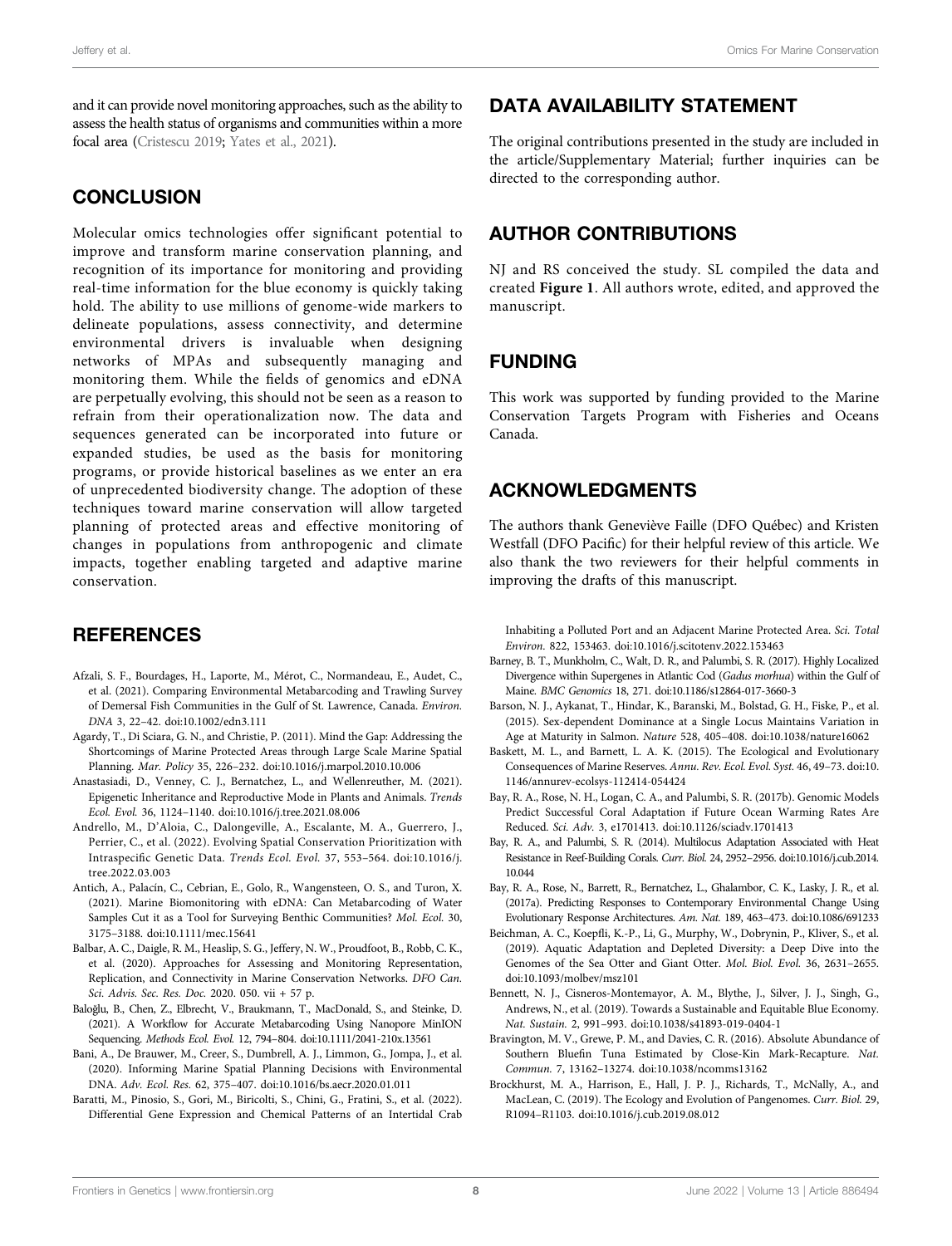- <span id="page-8-35"></span>Bruce, T., Meirelles, P. M., Garcia, G., Paranhos, R., Rezende, C. E., de Moura, R. L., et al. (2012). Abrolhos Bank Reef Health Evaluated by Means of Water Quality, Microbial Diversity, Benthic Cover, and Fish Biomass Data. PloS One 7 (6), e36687. doi:[10.1371/journal.pone.0036687](https://doi.org/10.1371/journal.pone.0036687)
- <span id="page-8-7"></span>Bryndum-Buchholz, A., Boerder, K., Stanley, R. R. E., Hurley, I., Boyce, D. G., Dunmall, K. M., et al. (2022). A Climate-Resilient Marine Conservation Network for Canada. FACETS 7, 571–590. doi[:10.1139/facets-2021-0122](https://doi.org/10.1139/facets-2021-0122)
- <span id="page-8-13"></span>Catanach, A., Crowhurst, R., Deng, C., David, C., Bernatchez, L., and Wellenreuther, M. (2019). The Genomic Pool of Standing Structural Variation Outnumbers Single Nucleotide Polymorphism by Threefold in the Marine Teleost Chrysophrys Auratus. Mol. Ecol. 28 (6), 1210–1223. doi:[10.1111/](https://doi.org/10.1111/mec.15051) [mec.15051](https://doi.org/10.1111/mec.15051)
- <span id="page-8-26"></span>Cowart, D. A., Murphy, K. R., and Cheng, C.-H. C. (2018). Metagenomic Sequencing of Environmental DNA Reveals Marine Faunal Assemblages from the West Antarctic Peninsula. Mar. Genomics 37, 148–160. doi[:10.](https://doi.org/10.1016/j.margen.2017.11.003) [1016/j.margen.2017.11.003](https://doi.org/10.1016/j.margen.2017.11.003)
- <span id="page-8-38"></span>Cristescu, M. E. (2019). Can Environmental RNA Revolutionize Biodiversity Science? Trends Ecol. Evol. 34, 694–697. doi:[10.1016/j.tree.2019.05.003](https://doi.org/10.1016/j.tree.2019.05.003)
- <span id="page-8-31"></span>Cros, A., Toonen, R. J., Donahue, M. J., and Karl, S. A. (2017). Connecting Palau's Marine Protected Areas: a Population Genetic Approach to Conservation. Coral Reefs 36, 735–748. doi[:10.1007/s00338-017-1565-x](https://doi.org/10.1007/s00338-017-1565-x)
- <span id="page-8-36"></span>Curry, A., and Ausubel, J. H. (2021). "Biological Information for the New Blue Economy and the Emerging Role of eDNA," in Preparing a Workforce for the New Blue Economy (Elsevier), 249–258. doi:[10.1016/b978-0-12-821431-2.](https://doi.org/10.1016/b978-0-12-821431-2.00030-5) [00030-5](https://doi.org/10.1016/b978-0-12-821431-2.00030-5)
- <span id="page-8-34"></span>D'Aloia, C. C., Bogdanowicz, S. M., Andrés, J. A., and Buston, P. M. (2022). Population Assignment Tests Uncover Rare Long-Distance Marine Larval Dispersal Events. Ecology 103, e03559. doi[:10.1002/ecy.3559](https://doi.org/10.1002/ecy.3559)
- <span id="page-8-30"></span>D'Aloia, C. C., Bogdanowicz, S. M., Harrison, R. G., and Buston, P. M. (2017). Cryptic Genetic Diversity and Spatial Patterns of Admixture within Belizean Marine Reserves. Conserv. Genet. 18, 211–223. doi[:10.1007/s10592-016-0895-5](https://doi.org/10.1007/s10592-016-0895-5)
- <span id="page-8-8"></span>Davey, J. W., and Blaxter, M. L. (2010). RADSeq: Next-Generation Population Genetics. Briefings Funct. Genomics 9, 416–423. doi:[10.1093/bfgp/elq031](https://doi.org/10.1093/bfgp/elq031)
- <span id="page-8-29"></span>Devloo-Delva, F., Maes, G. E., Hernández, S. I., Mcallister, J. D., Gunasekera, R. M., Grewe, P. M., et al. (2019). Accounting for Kin Sampling Reveals Genetic Connectivity in Tasmanian and New Zealand School Sharks, Galeorhinus galeus. Ecol. Evol. 9, 4465–4472. doi[:10.1002/ece3.5012](https://doi.org/10.1002/ece3.5012)
- <span id="page-8-20"></span>DFO (2010). Review of the Gilbert Bay Marine Protected Area Monitoring Indicators, Protocols, and Strategies, and as Assessment of the Gilbert Bay Cod Population. Can. Sci. Advis. Sec. Sci. Advis. Rep. 2010, 12. 027.
- <span id="page-8-6"></span>Di Lorenzo, M., Guidetti, P., Di Franco, A., Calò, A., and Claudet, J. (2020). Assessing Spillover from Marine Protected Areas and its Drivers: A Metaanalytical Approach. Fish. Fish. 21, 906–915. doi:[10.1111/faf.12469](https://doi.org/10.1111/faf.12469)
- <span id="page-8-22"></span>Djurhuus, A., Closek, C. J., Kelly, R. P., Pitz, K. J., Michisaki, R. P., Starks, H. A., et al. (2020). Environmental DNA Reveals Seasonal Shifts and Potential Interactions in a Marine Community. Nat. Commun. 11, 254. doi:[10.1038/](https://doi.org/10.1038/s41467-019-14105-1) [s41467-019-14105-1](https://doi.org/10.1038/s41467-019-14105-1)
- <span id="page-8-33"></span>Dorant, Y., Benestan, L., Rougemont, Q., Normandeau, E., Boyle, B., Rochette, R., et al. (2019). Comparing Pool-seq, Rapture, and GBS Genotyping for Inferring Weak Population Structure: The American Lobster ( Homarus americanus ) as a Case Study. Ecol. Evol. 9, 6606–6623. doi:[10.1002/ece3.5240](https://doi.org/10.1002/ece3.5240)
- <span id="page-8-23"></span>Fediajevaite, J., Priestley, V., Arnold, R., and Savolainen, V. (2021). Meta-analysis Shows that Environmental DNA Outperforms Traditional Surveys, but Warrants Better Reporting Standards. Ecol. Evol. 11, 4803–4815. doi:[10.1002/ece3.7382](https://doi.org/10.1002/ece3.7382)
- <span id="page-8-37"></span>Frühe, L., Cordier, T., Dully, V., Breiner, H. W., Lentendu, G., Pawlowski, J., et al. (2021). Supervised Machine Learning Is Superior to Indicator Value Inference in Monitoring the Environmental Impacts of Salmon Aquaculture Using eDNA Metabarcodes. Mol. Ecol. 30, 2988–3006. doi:[10.1111/mec.15434](https://doi.org/10.1111/mec.15434)
- <span id="page-8-0"></span>Gaines, S. D., White, C., Carr, M. H., and Palumbi, S. R. (2010). Designing Marine Reserve Networks for Both Conservation and Fisheries Management. Proc. Natl. Acad. Sci. U.S.A. 107, 18286–18293. doi[:10.1073/pnas.0906473107](https://doi.org/10.1073/pnas.0906473107)
- <span id="page-8-19"></span>Gajdzik, L., DeCarlo, T. M., Aylagas, E., Coker, D. J., Green, A. L., Majoris, J. E., et al. (2021). A Portfolio of Climate-tailored Approaches to Advance the Design of Marine Protected Areas in the Red Sea. Glob. Change Biol. 27, 3956–3968. doi:[10.1111/gcb.15719](https://doi.org/10.1111/gcb.15719)
- <span id="page-8-1"></span>Global Ocean Alliance (2022). Global Ocean Alliance: 30by30 Initiative. [https://](https://www.gov.uk/government/topical-events/global-ocean-alliance-30by30-initiative) [www.gov.uk/government/topical-events/global-ocean-alliance-30by30](https://www.gov.uk/government/topical-events/global-ocean-alliance-30by30-initiative) [initiative](https://www.gov.uk/government/topical-events/global-ocean-alliance-30by30-initiative) (Accessed January, 2022).
- <span id="page-8-25"></span>Gold, Z., Sprague, J., Kushner, D. J., Zerecero Marin, E., and Barber, P. H. (2021). eDNA Metabarcoding as a Biomonitoring Tool for Marine Protected Areas. PLoS One 16, e0238557. doi[:10.1371/journal.pone.0238557](https://doi.org/10.1371/journal.pone.0238557)
- <span id="page-8-5"></span>Grorud-Colvert, K., Claudet, J., Tissot, B. N., Caselle, J. E., Carr, M. H., Day, J. C., et al. (2014). Marine Protected Area Networks: Assessing whether the Whole Is Greater Than the Sum of its Parts. PloS One 9, e102298. doi[:10.1371/journal.](https://doi.org/10.1371/journal.pone.0102298) [pone.0102298](https://doi.org/10.1371/journal.pone.0102298)
- <span id="page-8-2"></span>Halpern, B. S., Lester, S. E., and McLeod, K. L. (2010). Placing Marine Protected Areas onto the Ecosystem-Based Management Seascape. Proc. Natl. Acad. Sci. U.S.A. 107, 18312–18317. doi[:10.1073/pnas.0908503107](https://doi.org/10.1073/pnas.0908503107)
- <span id="page-8-27"></span>Hansen, B. K., Jacobsen, M. W., Middelboe, A. L., Preston, C. M., Marin, R., Bekkevold, D., et al. (2020). Remote, Autonomous Real-Time Monitoring of Environmental DNA from Commercial Fish. Sci. Rep. 10, 13272–13278. doi[:10.](https://doi.org/10.1038/s41598-020-70206-8) [1038/s41598-020-70206-8](https://doi.org/10.1038/s41598-020-70206-8)
- <span id="page-8-4"></span>Harmelin-Vivien, M., Le Diréach, L., Bayle-Sempere, J., Charbonnel, E., García-Charton, J. A., Ody, D., et al. (2008). Gradients of Abundance and Biomass across Reserve Boundaries in Six Mediterranean Marine Protected Areas: Evidence of Fish Spillover? Biol. Conserv. 141, 1829–1839. doi:[10.1016/j.](https://doi.org/10.1016/j.biocon.2008.04.029) [biocon.2008.04.029](https://doi.org/10.1016/j.biocon.2008.04.029)
- <span id="page-8-24"></span>He, X., Stanley, R. R. E., Jeffery, N. W., Rubidge, E. M., Hamilton, L. C., Westfall, K. M., et al. (2022). Fish Community Surveys in Eelgrass Beds Using Both eDNA Metabarcoding and Seining: Implications for Biodiversity Monitoring in the Coastal Zone. Can. J. Fish. Aquat. Sci., 1–12. doi:[10.1139/cjfas-2021-0215](https://doi.org/10.1139/cjfas-2021-0215)
- <span id="page-8-17"></span>Hollenbeck, C. M., Portnoy, D. S., and Gold, J. R. (2016). A Method for Detecting Recent Changes in Contemporary Effective Population Size from Linkage Disequilibrium at Linked and Unlinked Loci. Heredity 117, 207–216. doi[:10.](https://doi.org/10.1038/hdy.2016.30) [1038/hdy.2016.30](https://doi.org/10.1038/hdy.2016.30)
- <span id="page-8-10"></span>Huserbråten, M. B., Moland, E., Knutsen, H., Olsen, E. M., André, C., and Stenseth, N. C. (2013). Conservation, Spillover and Gene Flow within a Network of Northern European Marine Protected Areas. PLOS one 8 (9), e73388. doi[:10.](https://doi.org/10.1371/journal.pone.0073388) [1371/journal.pone.0073388](https://doi.org/10.1371/journal.pone.0073388)
- <span id="page-8-21"></span>Jacobs, A., and Elmer, K. R. (2021). Alternative Splicing and Gene Expression Play Contrasting Roles in the Parallel Phenotypic Evolution of a Salmonid Fish. Mol. Ecol. 30 (20), 4955–4969. doi[:10.1111/mec.15817](https://doi.org/10.1111/mec.15817)
- <span id="page-8-32"></span>Jeffery, N. W., Wringe, B. F., McBride, M. C., Hamilton, L. C., Stanley, R. R. E., Bernatchez, L., et al. (2018). Range-wide Regional Assignment of Atlantic Salmon (Salmo salar) Using Genome Wide Single-Nucleotide Polymorphisms. Fish. Res. 206, 163–175. doi:10.1016/j.fi[shres.2018.05.017](https://doi.org/10.1016/j.fishres.2018.05.017)
- <span id="page-8-14"></span>Kess, T., Bentzen, P., Lehnert, S. J., Sylvester, E. V. A., Lien, S., Kent, M. P., et al. (2019). A Migration-Associated Supergene Reveals Loss of Biocomplexity in Atlantic Cod. Sci. Adv. 5, eaav2461. doi[:10.1126/sciadv.aav2461](https://doi.org/10.1126/sciadv.aav2461)
- <span id="page-8-15"></span>Kess, T., Dempson, J. B., Lehnert, S. J., Layton, K. K. S., Einfeldt, A., Bentzen, P., et al. (2021). Genomic Basis of Deep-water Adaptation in Arctic Charr ( Salvelinus alpinus ) Morphs. Mol. Ecol. 30, 4415–4432. doi[:10.1111/mec.](https://doi.org/10.1111/mec.16033) [16033](https://doi.org/10.1111/mec.16033)
- <span id="page-8-12"></span>Layton, K. K. S., and Bradbury, I. R. (2022). Harnessing the Power of Multi-omics Data for Predicting Climate Change Response. J. Anim. Ecol. doi[:10.1111/1365-2656.13619](https://doi.org/10.1111/1365-2656.13619)
- <span id="page-8-16"></span>Layton, K. K. S., Snelgrove, P. V. R., Dempson, J. B., Kess, T., Lehnert, S. J., Bentzen, P., et al. (2021). Genomic Evidence of Past and Future Climate-Linked Loss in a Migratory Arctic Fish. Nat. Clim. Change 11 (2), 158–165. doi[:10.1038/s41558-](https://doi.org/10.1038/s41558-020-00959-7) [020-00959-7](https://doi.org/10.1038/s41558-020-00959-7)
- <span id="page-8-18"></span>Lehnert, S. J., Kess, T., Bentzen, P., Kent, M. P., Lien, S., Gilbey, J., et al. (2019). Genomic Signatures and Correlates of Widespread Population Declines in Salmon. Nat. Commun. 10, 2996. doi[:10.1038/s41467-019-10972-w](https://doi.org/10.1038/s41467-019-10972-w)
- <span id="page-8-9"></span>Lou, R. N., Jacobs, A., Wilder, A. P., and Therkildsen, N. O. (2021). A Beginner's Guide to Low-coverage Whole Genome Sequencing for Population Genomics. Mol. Ecol. 30, 5966–5993. doi:[10.1111/mec.16077](https://doi.org/10.1111/mec.16077)
- <span id="page-8-11"></span>Lowen, J. B., Hart, D. R., Stanley, R. R. E., Lehnert, S. J., Bradbury, I. R., and DiBacco, C. (2019). Assessing Effects of Genetic, Environmental, and Biotic Gradients in Species Distribution Modelling. ICES J. Mar. Sci. 76, 1762–1775. doi[:10.1093/icesjms/fsz049](https://doi.org/10.1093/icesjms/fsz049)
- <span id="page-8-3"></span>Macreadie, P. I., Costa, M. D. P., Atwood, T. B., Friess, D. A., Kelleway, J. J., Kennedy, H., et al. (2021). Blue Carbon as a Natural Climate Solution. Nat. Rev. Earth Environ. 2, 826–839. doi[:10.1038/s43017-021-00224-1](https://doi.org/10.1038/s43017-021-00224-1)
- <span id="page-8-28"></span>Mariani, S., Baillie, C., Colosimo, G., and Riesgo, A. (2019). Sponges as Natural Environmental DNA Samplers. Curr. Biol. 29, R401–R402. doi[:10.1016/j.cub.](https://doi.org/10.1016/j.cub.2019.04.031) [2019.04.031](https://doi.org/10.1016/j.cub.2019.04.031)